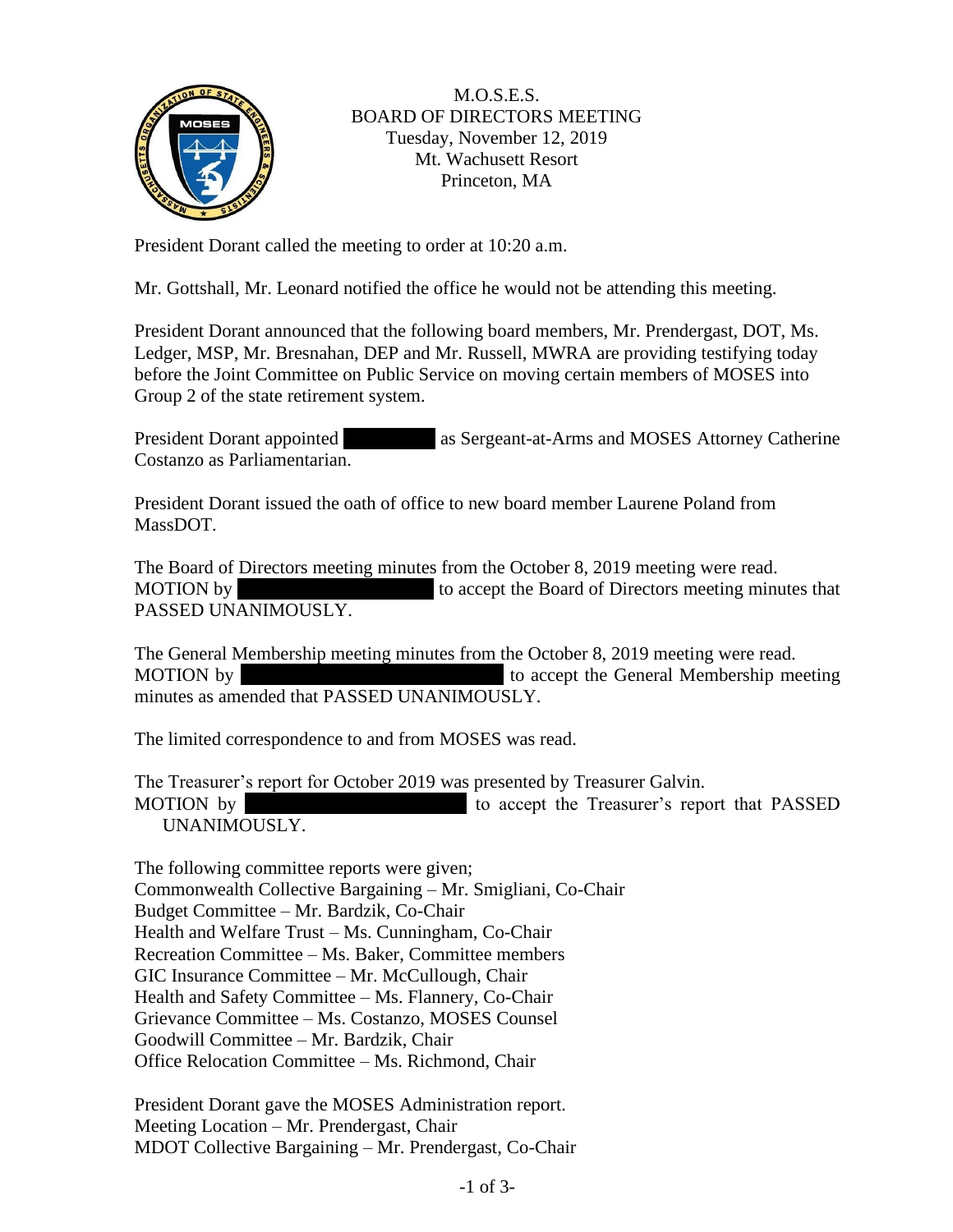MOTION by to go out of the regular order of business for new business that PASSED

NEW BUSINESS:

MOTION (201911-1) by to hold the January 2020 board of directors and general membership meeting in the upper Cape area. MOTION PASSED

MOTION (201911-2) by to hold the February 2020 board of directors and general membership meeting in the Framingham area. MOTION PASSED UNANIMOUSLY

MOTION (201911-3) by to hold the April 2020 board of directors and general membership meeting in the Pittsfield area. MOTION PASSED

MOTION (201911-4) by to hold the May 2020 board of directors and general membership meeting in the metro Northeast area. MOTION PASSED UNANIMOUSLY

MOTION  $(201911-5)$  by  $\qquad \qquad$  to amend the MOSES constitution by adding the following paragraphs to Article V Nominations and Election of Officers and Trustees, Section 1, Candidates:

D. Not withstanding any other provisions of Article V or any other approved election procedures.

- 1) If after taking nomination, it is determined that the number of candidates does not exceed the seats available for any officer or Trustee position, the members present at the General Membership meeting designated for nominations may vote to elect those candidates nominated as "Elected by Acclamation" provided their term shall not commence prior to acceptance by the General Membership of the contested election results.
- 2) When candidates are "Elected by Acclamation" or if there are no candidates nominated for any office or Trustee seat, the Election Committee may choose to not include the uncontested seats and associated candidates statements in the ballot mailing.

| <b>MOTION TO TABLE by</b>        | $\mathsf{I}$ that $\mathsf{FAILED}$ |
|----------------------------------|-------------------------------------|
| <b>MOTION TO END DEBATE by</b>   | that PASSED                         |
| <b>MOTION FAILED UNANIMOUSLY</b> |                                     |